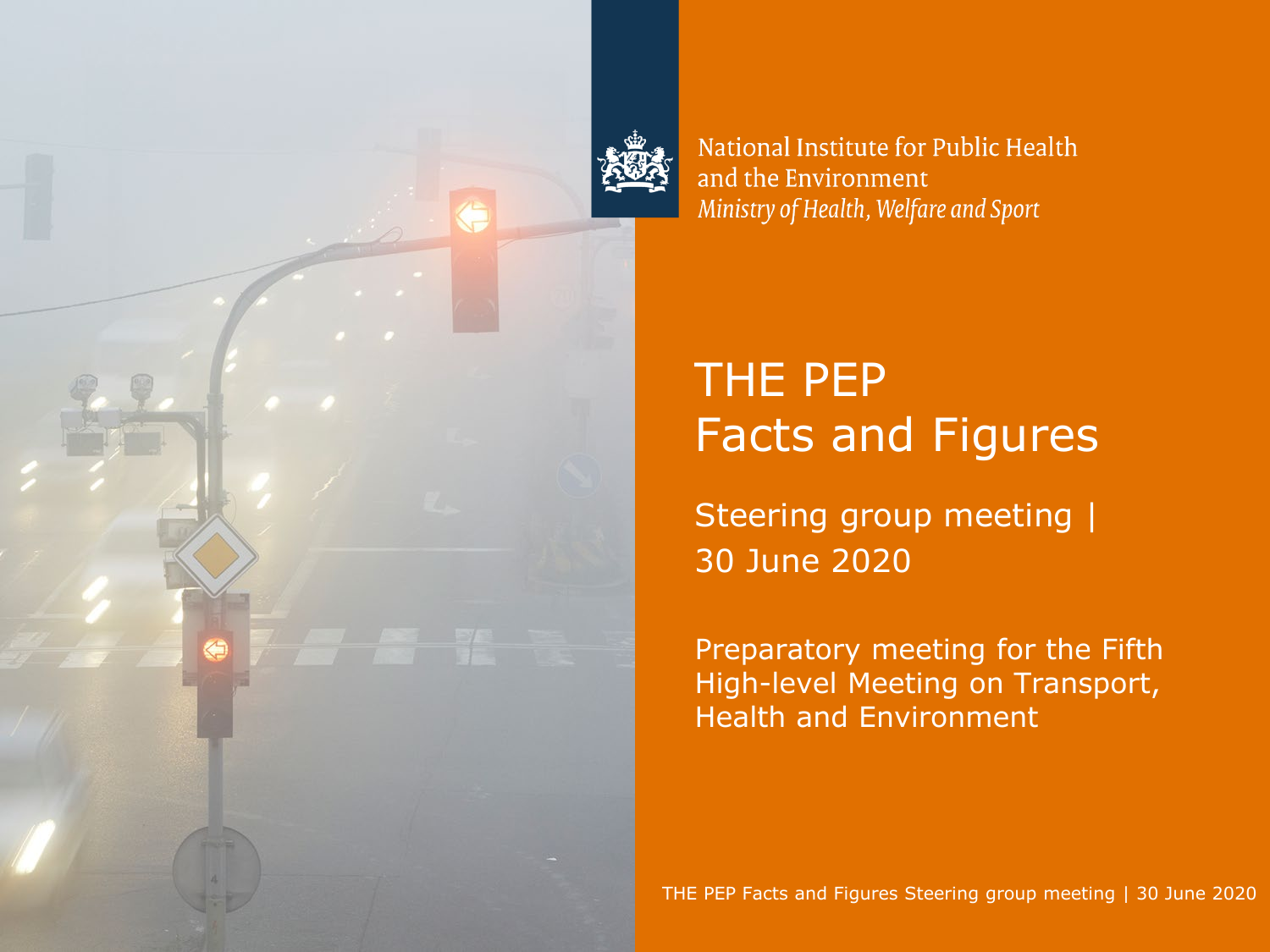

*'How clean and environmentally friendly is our mobility and transport in Europe today'*

- 1 Introduction
- Introducing THE PEP, explaining the importance of a facts & figures brochure to move together towards cleaner, healthier an environmental friendly mobility. In an editorial explain the context of changes in mobility due to Covid-19.
- The aim is **setting the scene, highlighting the health and environment in transport argument today,** as one of the drivers for the **transition** of the transport sector. **Helping policies and cooperation to accelerate** towards low and zero emission and healthy mobility and transport in the decade to come.
- The brochure should be short, visually attractive, easily understandable and being intended for wide range of target groups, notably for policy makers at senior level from multi-disciplinary fields and backgrounds.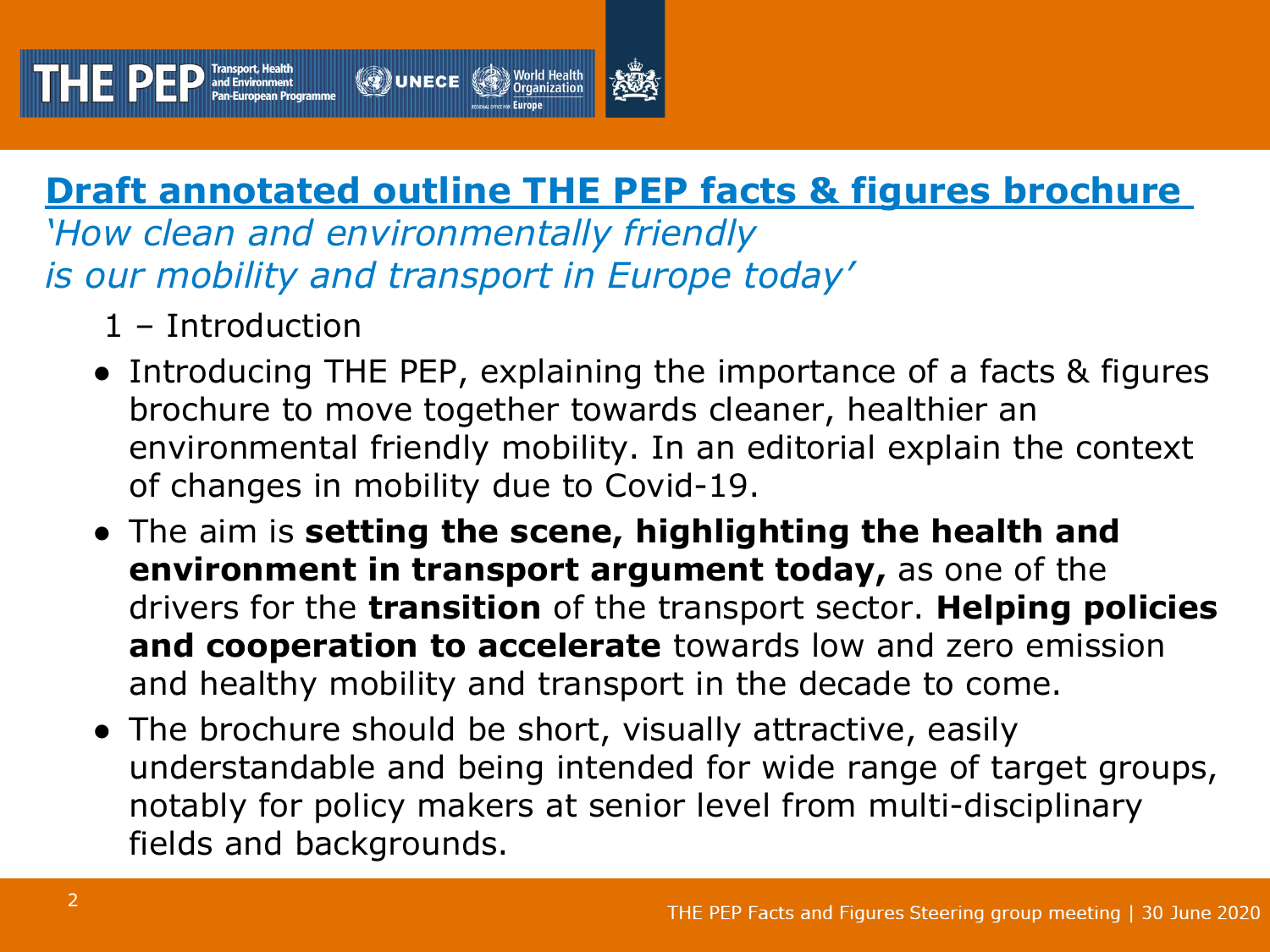

*'How clean and environmentally friendly is our mobility and transport in Europe today?'*

2 - Transport and mobility in the European Region Modal split road and urban transport in countries

- passenger cars (numbers, km travelled, ownership etc.)
- public transport busses and trams (numbers, km travelled etc.)
- trucks and vans (numbers, km travelled etc.)
- motorcycle, moped (numbers, km travelled, etc.)
- walking and cycling (numbers, km travelled, etc.)
- fuel consumption ICE (petrol, diesel, gas and biogas) and e vehicles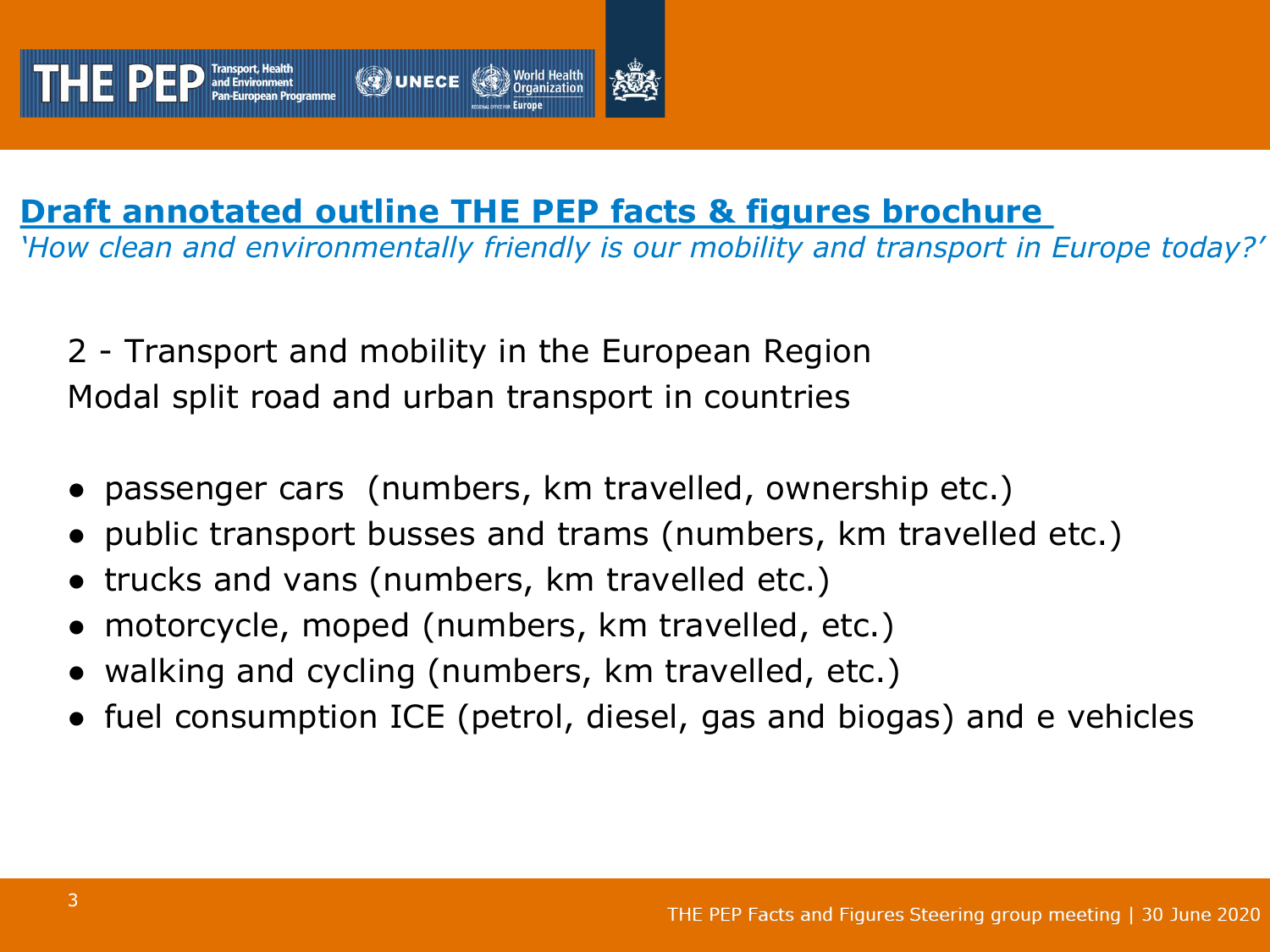

*'How clean and environmentally friendly is our mobility and transport in Europe today?'*

3 – Health and Environmental effects of transport and mobility

General introduction regarding choices on themes with health and environmental challenges of transport and mobility Each of the six themes, answering three questions:

- What is it?
- What evidence based facts do we know today?
- What is the biggest challenge for change?

Facts & figures of additional indicators for a theme will be displayed in an appendix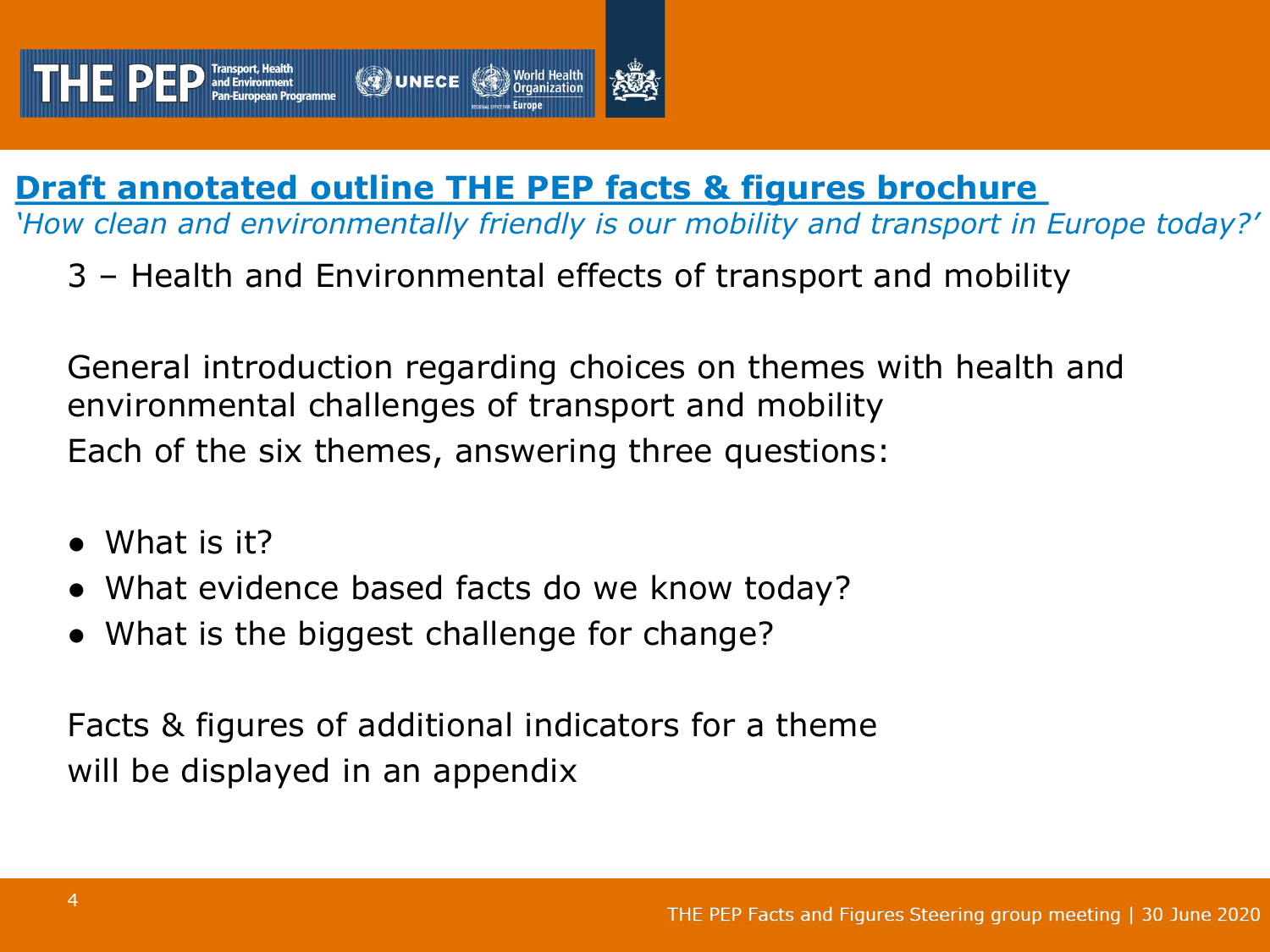

#### 3 – Health and Environmental effects of transport and mobility

- I) Air Quality
- II) Traffic noise
- III) Greenhouse gas emissions
- IV) Road traffic injuries
- V) Physical inactivity
- VI) Environmental health inequities

These themes represent the challenges a-d and g described in the 'challenges ex draft declaration for criteria for data for group' document

#### 4 - Understand our European region,

#### context relevant understanding the differences

- Living in urban or rural areas, urban sprawl and land take
- Social economical aspects and disparities in the European region
- **Economic circumstances**
- Other environmental aspects, like biodiversity

These topics represent the challenges e, h and i described in the 'challenges ex draft declaration for criteria for data for group' document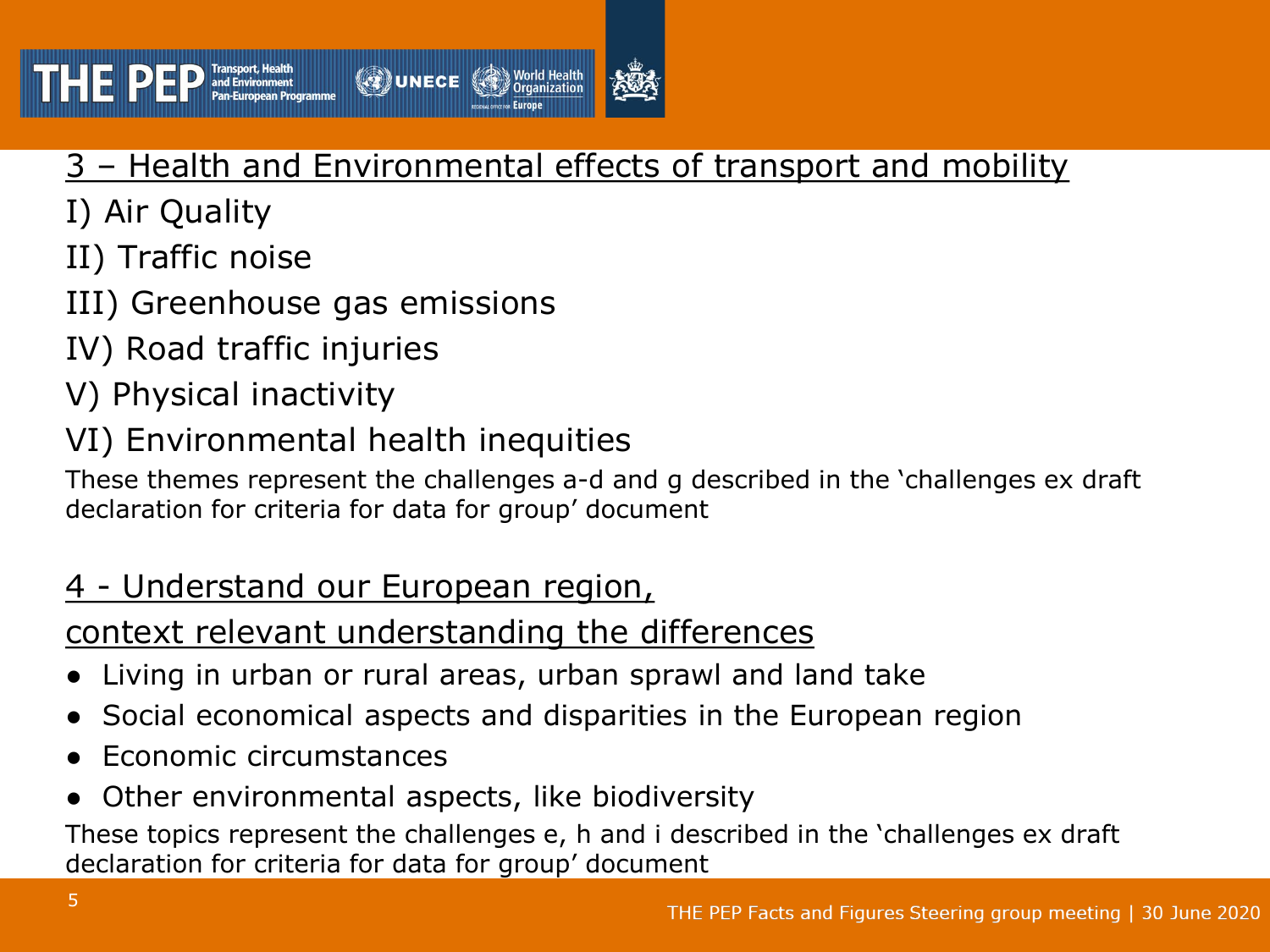*'How clean and environmentally friendly is our mobility and transport in Europe today?'*

- 5 Overall conclusion on the main question
- Some concluding remarks will be made taken into account all themes and the context for the different countries as well as

Appendix 1: additional indicators per theme

 $\bullet$  Per theme one main indicator to describe the effect for a certain transport mode on the environment or health will be include in the main document and additional indicators will be displayed in an appendix

Appendix 2: context on the European region

● Appendix will include information that provide insight in the context of a specific region e.g. geographical and population data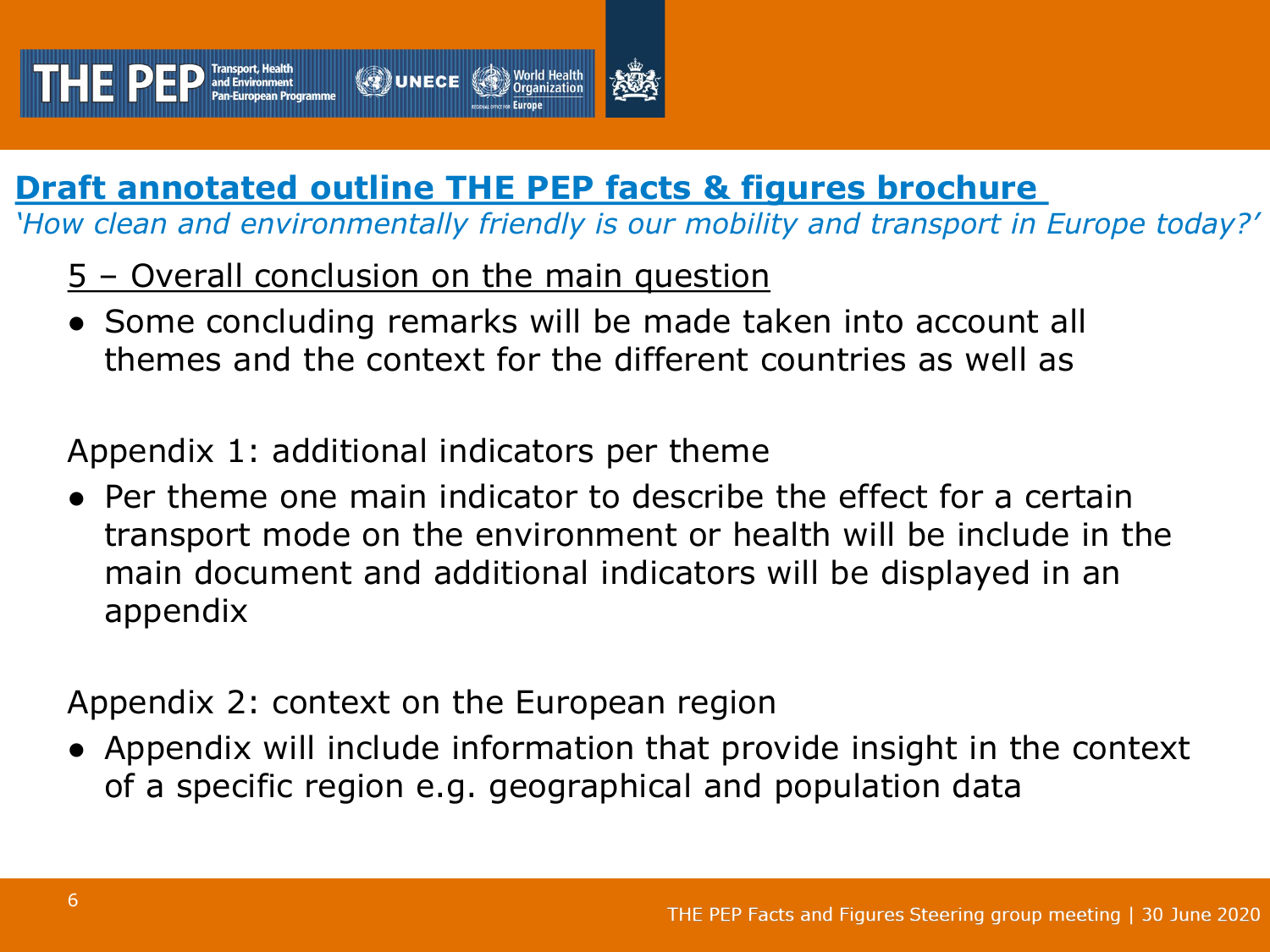# Draft overview challenges and indicators (1) (shown on 1st facts & figures meeting 12 June 2020)

**DUNECE** *Supersition* 

| Challenge                                                                              | Environmental pressure / exposure indicator                                                                                                                                                                                                                                                                                                                                                                              | <b>Health indicator</b>                                                                                                                                                                                                                                                                      | Data                                                                                                                                                                                                                                                                                                                                                                                                                                                                                                                                                         |
|----------------------------------------------------------------------------------------|--------------------------------------------------------------------------------------------------------------------------------------------------------------------------------------------------------------------------------------------------------------------------------------------------------------------------------------------------------------------------------------------------------------------------|----------------------------------------------------------------------------------------------------------------------------------------------------------------------------------------------------------------------------------------------------------------------------------------------|--------------------------------------------------------------------------------------------------------------------------------------------------------------------------------------------------------------------------------------------------------------------------------------------------------------------------------------------------------------------------------------------------------------------------------------------------------------------------------------------------------------------------------------------------------------|
| (a) Ambient air pollution                                                              | Emission $(PM, NO2)$ per unit mass (total traffic<br>contribution, per inhabitant, per kilometer driven)<br>Concentration mass per cubic meter<br>Both emission and concentration can be split for<br>modes of transport                                                                                                                                                                                                 | idem exposure indicator with the assumption<br>that less emission is healthier<br>pramature death attributable to air pollution<br>YLL/yr per kilometer driven per 100.000<br>inhabitant<br>shortening of life expectancy (months)                                                           | https://www.eea.europa.eu/themes/air/air-emissions-data<br>https://www.eea.europa.eu/data-and-maps/data/aqereporting-8<br>http://discomap.eea.europa.eu/map/fme/AirQualityExport.htm<br>http://www.euro.who.int/en/publications/abstracts/environmental-health-<br>inequalities-in-europe.-second-assessment-report-2019<br>https://www.eea.europa.eu/media/newsreleases/many-europeans-still-<br>exposed-to-air-pollution-2015/premature-deaths-attributable-to-air-<br>pollution<br>https://www.eea.europa.eu/data-and-maps/figures/years-of-life-lost-per |
| (b) Traffic noise                                                                      | number of people exposed to average day-evening-<br>night noise levels (Lden) ≥55dB<br>number of people exposed to night-time noise<br>$(Lnight) \geq 50dB$                                                                                                                                                                                                                                                              | years of life lost (YLL), years lived with<br>disability (YLD), disability adjusted life years<br>(DALYs) attributed to exposure, DALYs/yr per<br>100.000 inhabitants for annoyance, sleep<br>disturbing, ischemic heart disease, cognitive<br>impairment (children) and premature mortality | https://www.eea.europa.eu/themes/human/noise/noise-fact-sheets/noise-<br>country-fact-sheets-2019/<br>Eurofound data                                                                                                                                                                                                                                                                                                                                                                                                                                         |
| Greenhouse<br>(c)<br>from transport.<br>emissions<br>particularly<br>from<br>transport | greenhouse gases (CO2, N2O, CH4, HFCs, PFCs, SF6 dem exposure indicator with the assumption<br>and NF3) plus 4 indirect greenhouse gases (NOx, CO, that less emission is healthier<br>gas NMVOC, SO2)<br>GHG total, per inhabitant, per betaJoule, per kilometer<br>road Example: carbon dioxide per kilometer driven per<br>inhabitant. Could be split for modes of transport and<br>even for different energy carriers |                                                                                                                                                                                                                                                                                              | https://unfccc.int/process-and-meetings/transparency-and-<br>reporting/reporting-and-review-under-the-convention/greenhouse-gas-<br>inventories-annex-i-parties/submissions/national-inventory-submissions-<br>2018 (UNFCC CRF tables)<br>EMEP database, Eurostat                                                                                                                                                                                                                                                                                            |
| (d) Physical inactivity<br>73. A. S.<br>$\sim$ $\sim$                                  | not applicable                                                                                                                                                                                                                                                                                                                                                                                                           | cycling                                                                                                                                                                                                                                                                                      | minutes/kilometer per person per day walking or Physical activity factsheets for the 28 European Union Member States of<br>the WHO European region 2018 c World Health Organization<br>(http://www.euro.who.int/ data/assets/pdf file/0005/382334/28fs-<br>physical-activity-euro-rep-eng.pdf?ua=1)<br>http://www.euro.who.int/en/health-topics/disease-prevention/physical-<br>activity/activities/hepa-europe<br>https://www.kimnet.nl/publicaties/brochures/2018/03/16/fietsfeiten                                                                        |

 $\prod \prod \prod \limits_{P} \prod \limits_{P} \prod \limits_{P}^{\text{Transport, Health}}_{\text{Part European Program}}$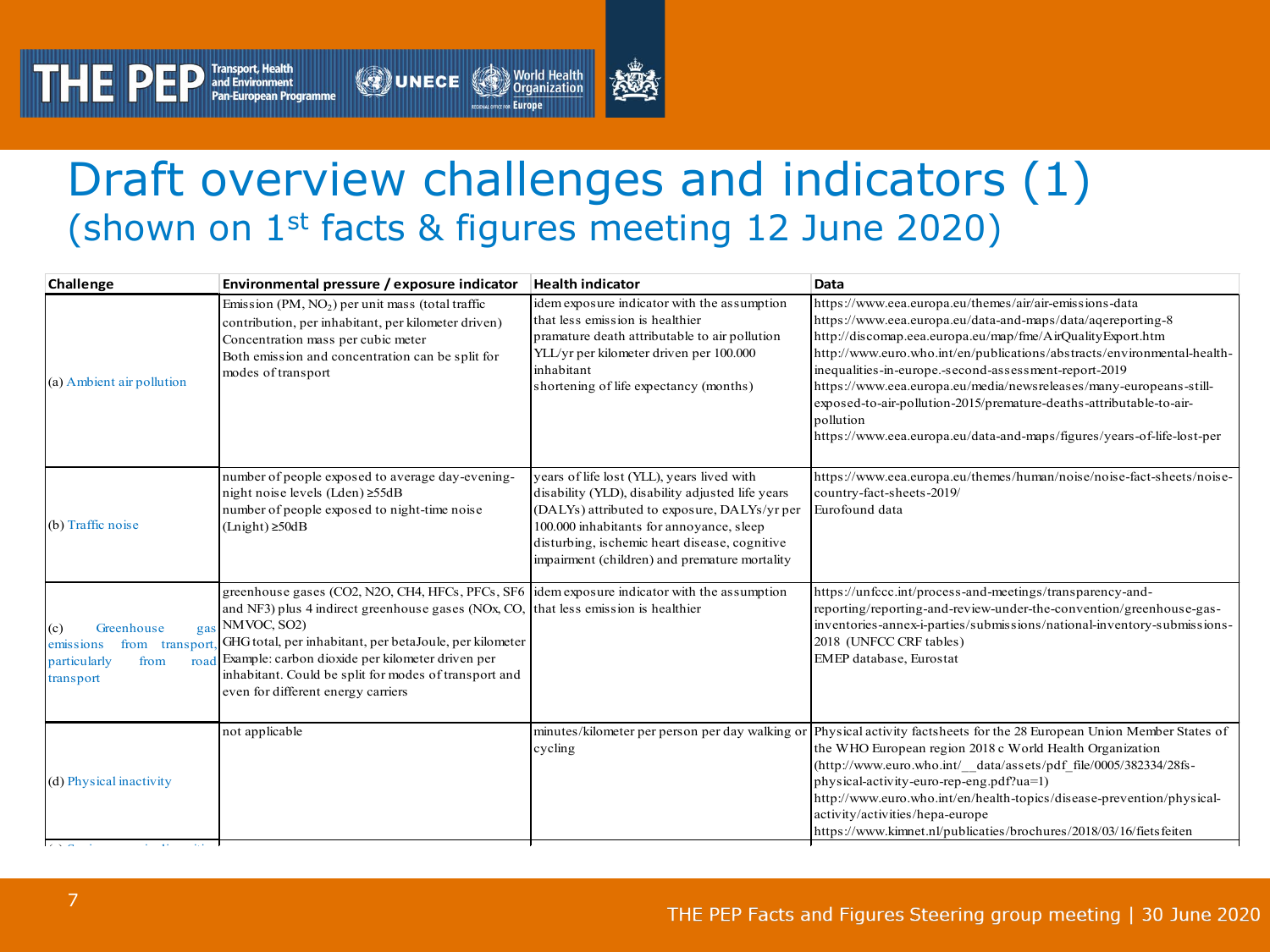#### Draft overview challenges and indicators (2) (shown on 1st facts & figures meeting 12 June 2020) i

l

**All UNECE All World Health** 

l

l Ī

| Challenge                                                                                                                                                          | Environmental pressure / exposure indicator                                                                                                                                                                                                                                  | <b>Health indicator</b>                                                                                                                                        | Data                                                                                                                                                                                                                                                                                                                                                                                                                                                                                                                                                                                       |
|--------------------------------------------------------------------------------------------------------------------------------------------------------------------|------------------------------------------------------------------------------------------------------------------------------------------------------------------------------------------------------------------------------------------------------------------------------|----------------------------------------------------------------------------------------------------------------------------------------------------------------|--------------------------------------------------------------------------------------------------------------------------------------------------------------------------------------------------------------------------------------------------------------------------------------------------------------------------------------------------------------------------------------------------------------------------------------------------------------------------------------------------------------------------------------------------------------------------------------------|
| (e) Socioeconomic disparities<br>resulting from poor mobility<br>access                                                                                            |                                                                                                                                                                                                                                                                              |                                                                                                                                                                |                                                                                                                                                                                                                                                                                                                                                                                                                                                                                                                                                                                            |
| Environmental<br>(f)<br>inequities resulting from the European Union<br>direct and indirect impacts of<br>transport<br>the<br>sector.<br>particularly for children | no specific indicator only in combination with other<br>challenges (e.g. air pollution, noise, traffic injuries)<br>EURO-HEALTHY Population Health Index (PHI), a<br>multidimensional measure built to evaluate<br>health population health of the 269 NUTS 2 regions of the | no specific indicator only in combination with<br>other challenges (e.g. air pollution, noise, traffic<br>injuries)                                            | http://www.euro.who.int/en/publications/abstracts/environmental-health-<br>inequalities-in-europe.-second-assessment-report-2019<br>http://www.euro.who.int/ data/assets/pdf file/0018/412128/Country-<br>profiles-on-environmental-health-inequality.pdf?ua=1<br>http://www.euro-healthy.eu/<br>https://www.nature.com/articles/s41598-019-42036-w<br>https://www.ncbi.nlm.nih.gov/pubmed/28930515 (example US)<br>https://www.ugpti.org/resources/reports/downloads/mpc17-326.pdf<br>(example US)<br>https://www.sciencedirect.com/science/article/pii/S0160412018311978<br>(example UK) |
| (g) Road traffic injuries                                                                                                                                          |                                                                                                                                                                                                                                                                              | road fatalities per 100.000 inhabitants per year<br>road fatalities per 100.000 motor vehicles<br>road fatalitite per 1 billion vehicle-km<br>total fatalities | http://www.euro.who.int/en/publications/abstracts/environmental-health-<br>inequalities-in-europe.-second-assessment-report-2019<br>https://www.rivm.nl/en/about-rivm/mission-and-strategy/international-<br>affairs/international-projects/inherit<br>ICD code-based mortality statistics usually enable identification of<br>detailed injury causes, look at WHO mortality database                                                                                                                                                                                                      |
| (h) Economic inefficiency due<br>to externalization of health.<br>environmental<br>and<br>congestion costs                                                         |                                                                                                                                                                                                                                                                              |                                                                                                                                                                | https://www.rivm.nl/en/about-rivm/mission-and-strategy/international-<br>affairs/international-projects/inherit (Chapter 6 INHERIT report EU<br>benefits of cycling (Figure 6.4)                                                                                                                                                                                                                                                                                                                                                                                                           |
| (i) Urban sprawl, land take<br>and the loss of biodiversity                                                                                                        |                                                                                                                                                                                                                                                                              |                                                                                                                                                                | EEA data on land recycling etc.<br>http://www.susted.com/wordpress/content/urban-sprawl-definitions-data-<br>methods-of-measurement-and-environmental-consequences 2014 12/<br>https://www.britannica.com/topic/urban-sprawl<br>https://www.bafu.admin.ch/bafu/en/home/topics/biodiversity/in-brief.html                                                                                                                                                                                                                                                                                   |